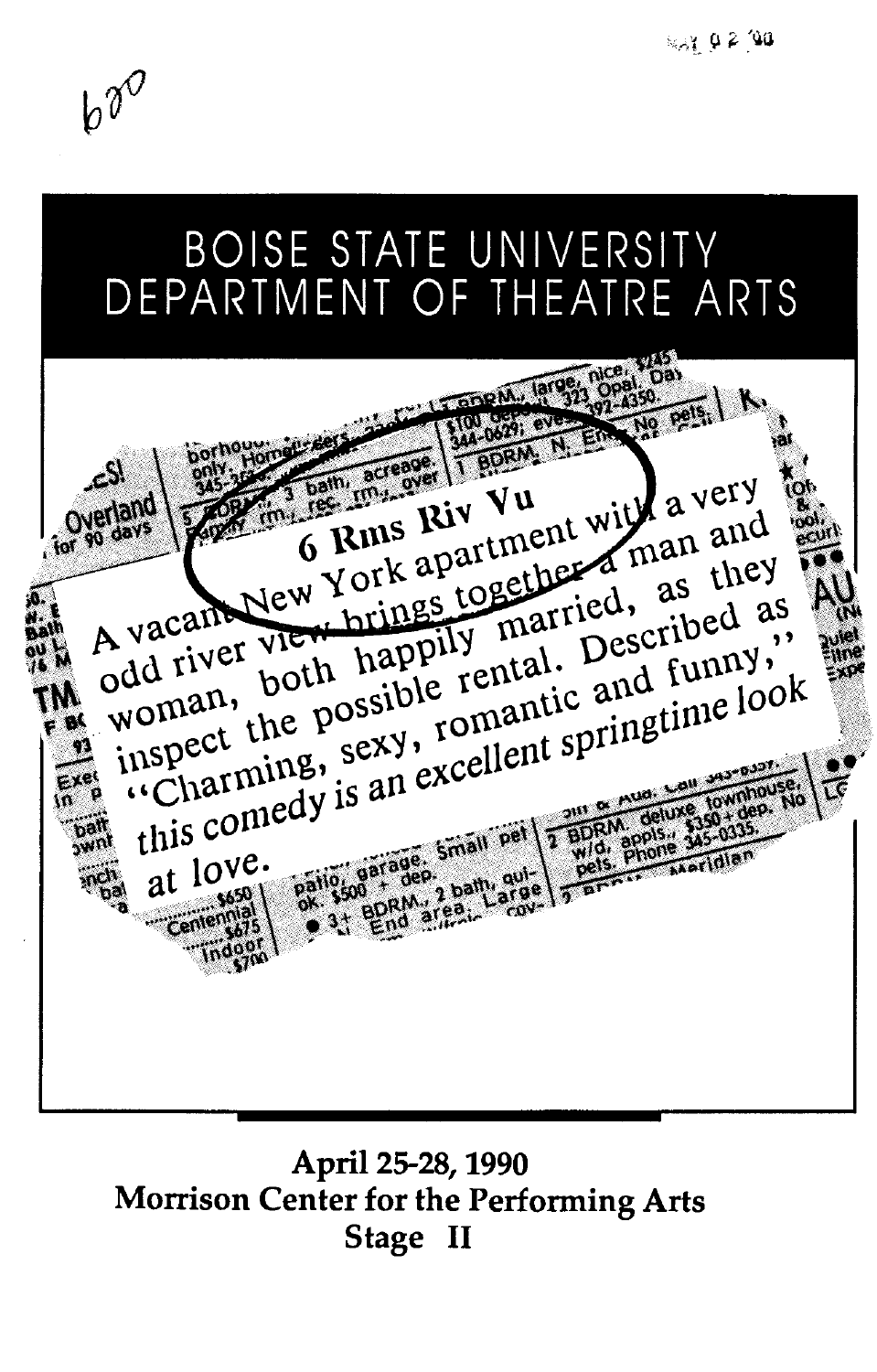# **6 Rms Riv** Vu

**Cast of Characters**  (In the Order of Appearance)

The Pregnant Woman Joyce Witt

The Expectant Father **David Flora** 

Janet Friedman Tiffany Sonny

Richard Miller Bryan Pelikan

Superintendent Adrian Williamson, Jr.

Anne Miller **Bobbi Frank** 

Paul Friedman Duane Lewis Kemp

The Woman in 4A Nikki Renae Nelson

An empty Riverside Drive apartment. The time is the present

> ACT ONE Scene 1: Late morning Scene 2: Eight o'clock that night

ACT TWO The next morning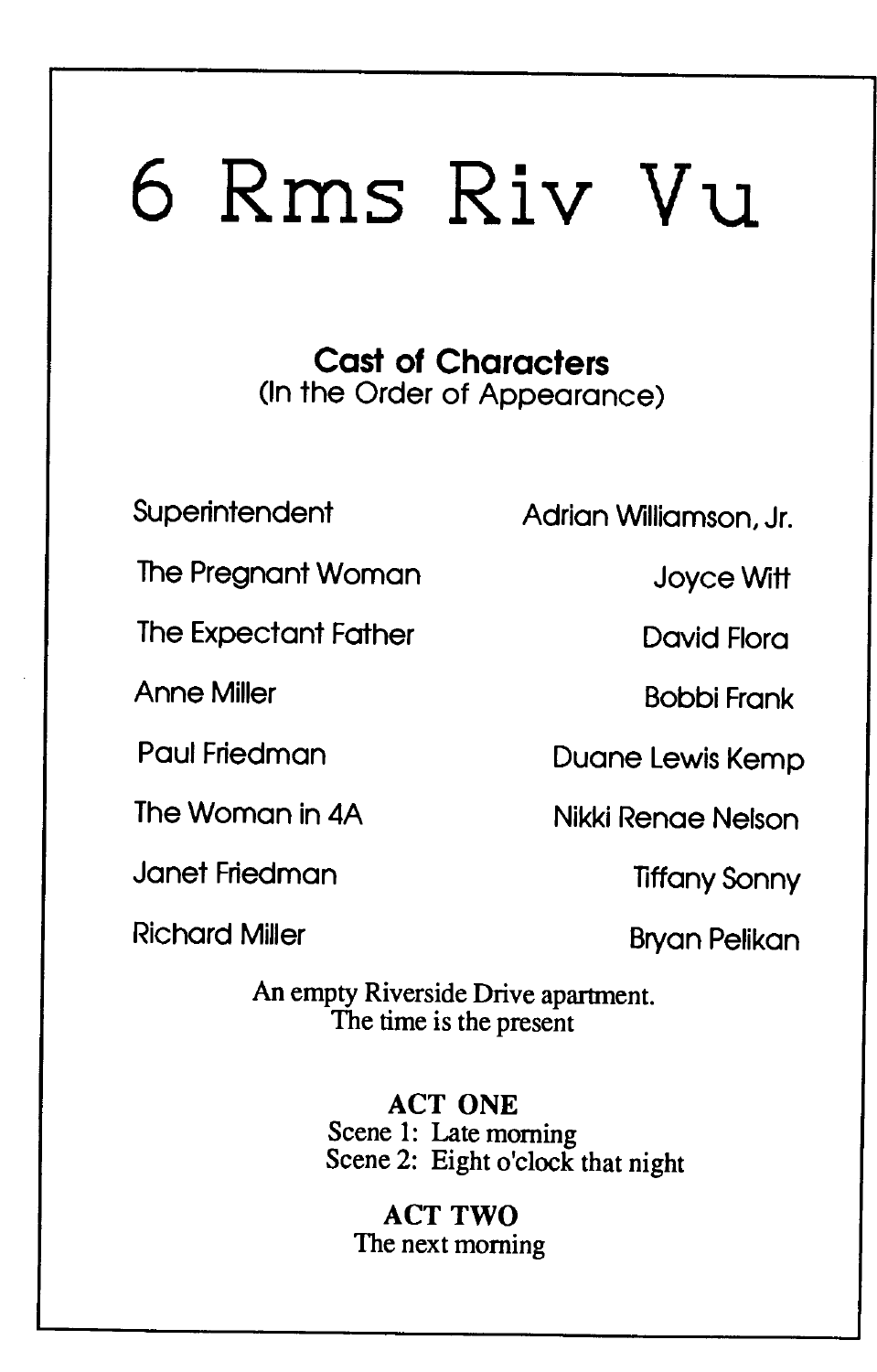### **ARTISTIC STAFF**

**Director** 

Assistant to the Director

Set Designer

**Light Designer** 

Sound Designer

Costume Designer

Set Construction Supervisor Assisted by

Ught Board Operator

Wardrobe Supervisor

House Manager

Departmental Publicity

Publicity Coordinator **Maria Lewis** 

Dr. William Shankweiler

"Sam" White

Dr. Stephen Buss

Sydney Anderson

B.J. Weber

Tiffany Sonny

Micheal Baltzell Susan Boyd Students of TA118

Tami Jo Shank

Lee Woods

Julia Franklin

Dr. Charles Lauterbach